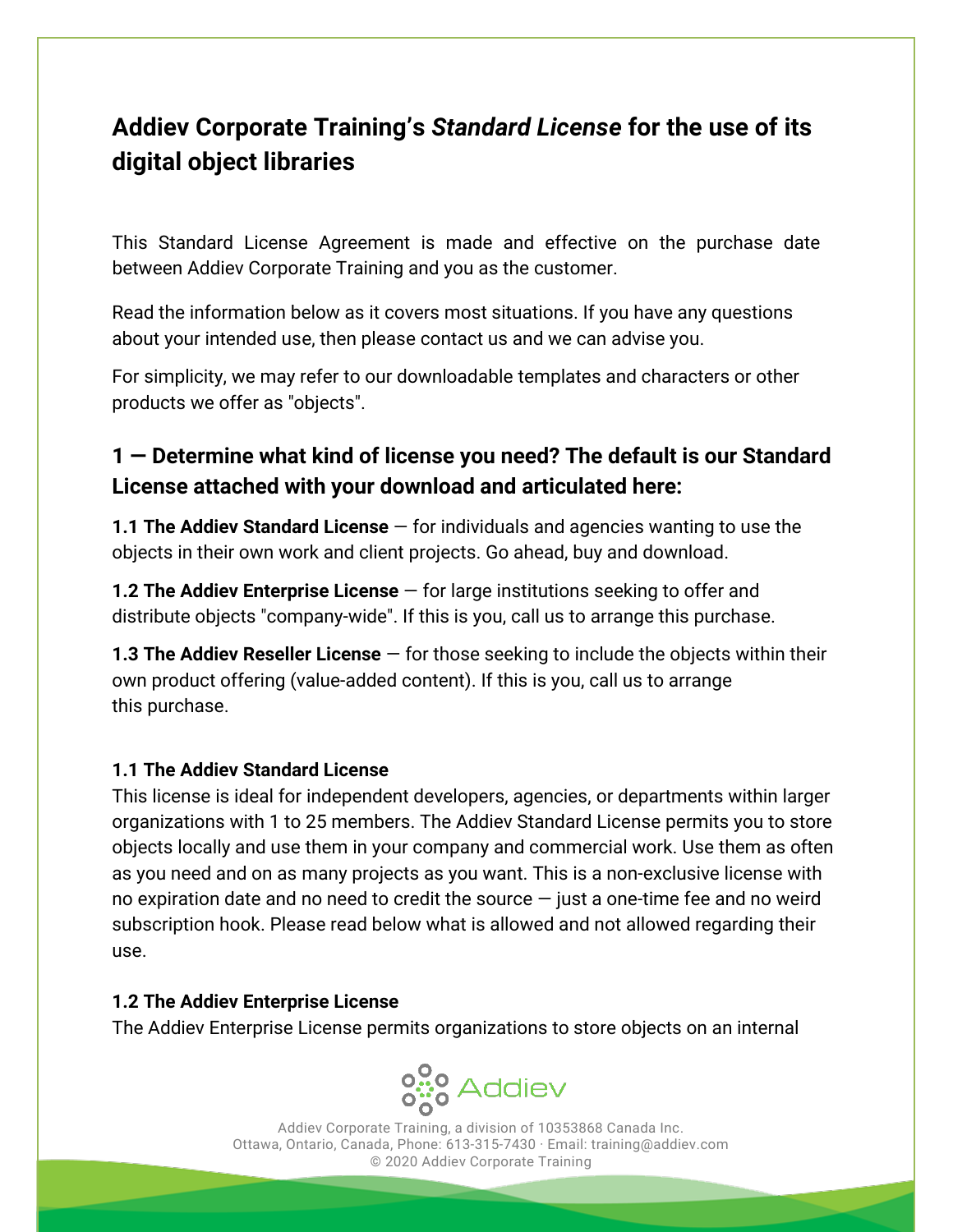network for unlimited access and use by departments and their employees for commercial work. Governments, major corporations and large academic institutions must call us to arrange an enterprise license. Ideal for those with over 25 members. If this is you, call us to arrange this purchase.

### **1.3 The Addiev Reseller License**

The Addiev Reseller License permits organizations to incorporate Addiev objects into their offering — either as a value-added component or in the creation of new products for mass merchandising (sales of templates, eBooks, t-shirts, mugs, and so on). If this is you, call us to arrange this purchase.

### **2 — Know what is allowed:**

You can use Addiev objects in personal, company and client work  $-$  but only you (as the customer) are allowed to store, use and work with the sources files you purchased. In other words, you can't copy and hand over libraries of Addiev objects to others (such as a sub-contractor or client) as source files or resources to work with. There is no need to credit the source. Here are some examples:

- You can use Addiev templates and objects to develop a course or presentation.
- You can use Addiev objects in the design of Facebook and Twitter ads.
- You can use Addiev objects in the design an event poster that get's printed and then posted around the city.
- You can use Addiev objects on a client's web site so long as the objects do not become associated with the client's brands.
- You can use Addiev objects in the design of promotional giveaways such as free t-shirts, pens, and mugs.
- You can modify an Addiev object's colors, apply filters and so on to help you achieve a desired look and feel for the project.
- You can modify Addiev templates as required to match the brand and to achieve the desired structure and layout.



Addiev Corporate Training, a division of 10353868 Canada Inc. Ottawa, Ontario, Canada, Phone: 613-315-7430 · Email: training@addiev.com © 2020 Addiev Corporate Training

**Contract**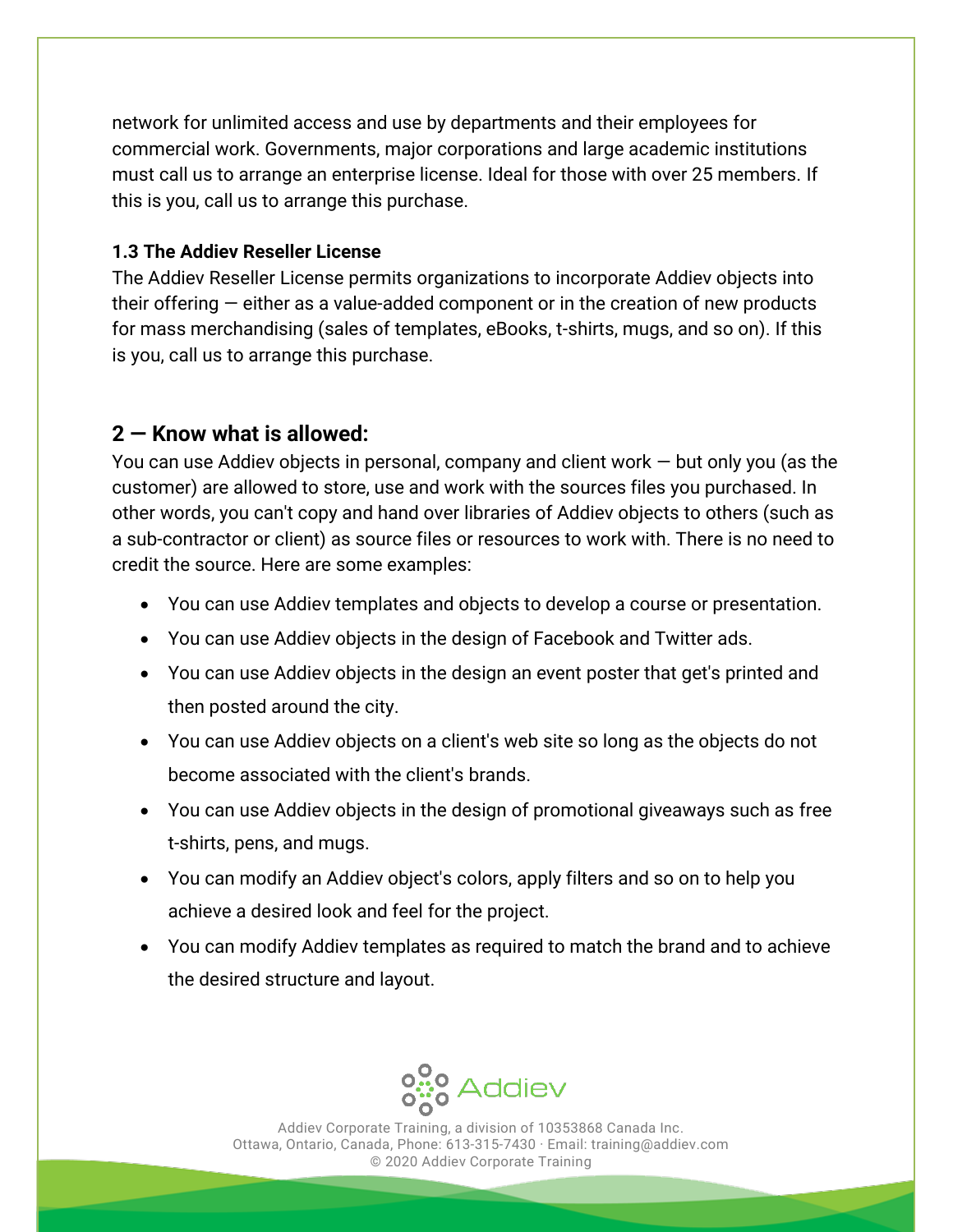• You can use Addiev characters in the creation and sale of a graphic novel provided it is not pornographic, denigrating of human dignity, or portraying real people.

### **3 — Know what is not allowed:**

The easiest way to distinguish legitimate use is that they are just stage props and not identification or sales support.

- Without a reseller license, you are not allowed to provide, sub-license or sell any Addiev objects, modified or unmodified on any media.
- Without a reseller license, you are not allowed to use Addiev objects in any kind of template for sale, such as PowerPoint templates, website templates, digital brochure templates, etc. This includes on-demand and automated builders featuring tools, resources, and galleries to create things.
- You are not allowed to use Addiev objects, or parts of them, in the creation of a trademark, brand, logo or other identifier.
- You are not allowed to use an Addiev object as a personal or corporate avatar, such as those found on social media, gaming, dating sites, or otherwise.
- You are not allowed to modify Addiev characters in an effort to obfuscate their origin or to create new characters for sale.
- You are not allowed to use Addiev objects for any pornographic or unlawful purpose, to defame or violate the dignity of an individual or their right to privacy.

**4 — Common questions about modifying the artwork & templates Are we allowed to re-colour the character's clothing and add our company crest on their outfits?**

Yes, but the rules above still apply. You can modify Addiev objects to better match the brand for the project that you're working on  $-$  but you can't, for example, build a whole



Addiev Corporate Training, a division of 10353868 Canada Inc. Ottawa, Ontario, Canada, Phone: 613-315-7430 · Email: training@addiev.com © 2020 Addiev Corporate Training

a sa